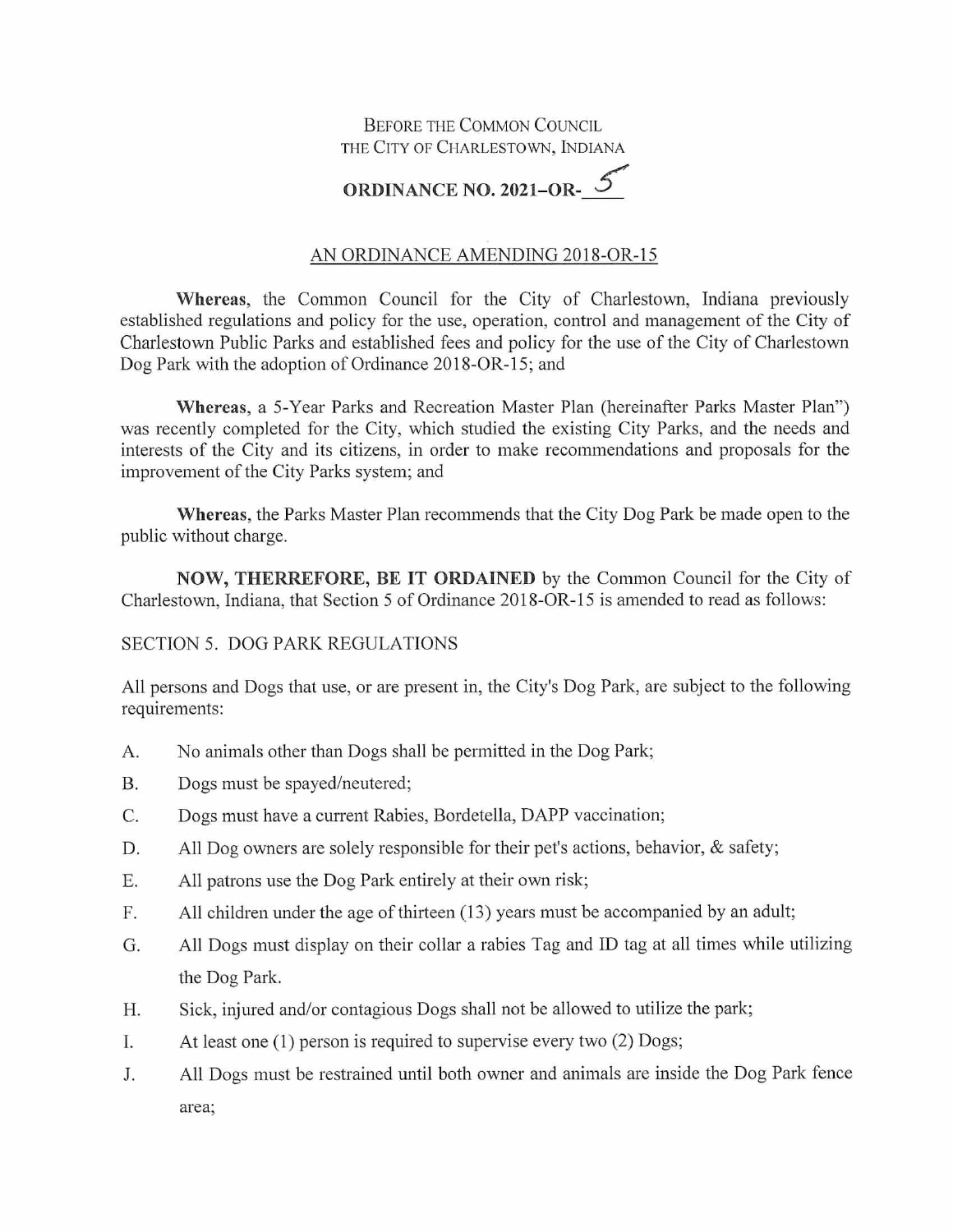- K. All Dog owners/handlers must properly remove (Scoop the Poop) all animal waste and dispose same in the designated waste containers in the Dog park;
- L. Owners/Handlers must have their Dog (s) in sight at all times;
- M. Unruly, rough playing, or aggressive Dogs must be leashed and removed from the park immediately;
- N. Dogs known to exhibit vicious, aggressive or dangerous behavior are not permitted in the park;
- O. No smoking or glass containers are allowed in the Dog Park;
- P. No Dog food dishes, Dog food, favorite toy or chews/rawhides are permitted in the Dog park;
- Q. Spiked/pronged/pinch/shock collars are not permitted in the Dog Park and must be removed upon entry into the Dog Park; and
- R. Dogs must utilize the area of the Dog park designated for the proper size and weight of the Dog.

IT IS FURTHER ORDAINED that in recognition of the fact that this Amendment removes the requirement that individuals using the City Dog Park register their dogs with the City of Charlestown Parks and Recreation Department, and the fact that some individuals have already registered their dog(s) and paid the associated fees for the year 2021, such individuals shall be entitled to receive a *pro rata* refund of the fees paid for the year 2021 at the time that they return to the Parks and Recreation Department the key fob previously issued to the individual as a result of their registration of their dog(s).

All provisions of 2018-OR-15 not specifically amended or abrogated hereby shall remain in full force and effect.

This ordinance shall be in full force and effect upon its adoption.

SO ORDAINED this date:  $5 - 5 - 202$